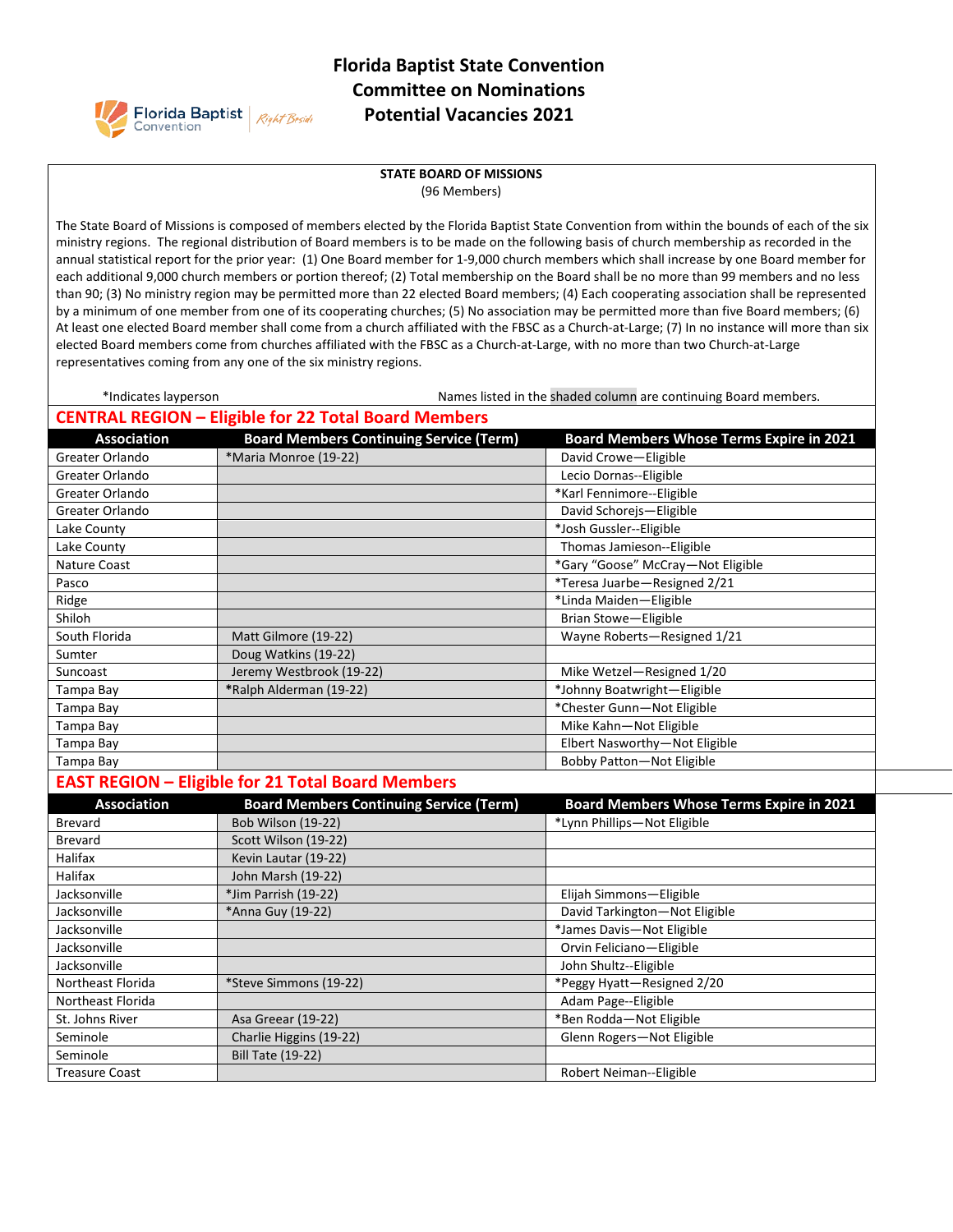| <b>NORTH REGION - Eligible for 14 Total Board Members</b> |                                                               |                                          |  |
|-----------------------------------------------------------|---------------------------------------------------------------|------------------------------------------|--|
| <b>Association</b>                                        | <b>Board Members Continuing Service (Term)</b>                | Board Members Whose Terms Expire in 2021 |  |
| <b>Black Creek</b>                                        |                                                               | Matt Swain-Not Eligible                  |  |
| Florida                                                   |                                                               | Trent Gann-Not Eligible                  |  |
| Florida                                                   |                                                               | *Stella Cottrell-Deceased 2/21           |  |
| Florida                                                   |                                                               | *Funmi Ojetayo-Resigned 1/20             |  |
| Gadsden County                                            | David Warr (19-22)                                            |                                          |  |
| Harmony                                                   |                                                               | Tom Keisler--Eligible                    |  |
| Lafayette                                                 |                                                               | Al Paulson, Jr.--Eligible                |  |
| Marion                                                    |                                                               | Alan Cotney-Not Eligible                 |  |
| Marion                                                    |                                                               | *Chris Spears-Not Eligible               |  |
| Middle Florida                                            | *Christy Adams (19-22)                                        |                                          |  |
| New River                                                 | Scott Stanland (19-22)                                        |                                          |  |
| North Central Florida                                     | *Patrick Inglett (19-22)                                      | David Chauncey-Not Eligible              |  |
| North Florida                                             |                                                               | Terry Elixson-Eligible                   |  |
| Suwannee                                                  | Shawn Johnson (19-22)                                         |                                          |  |
| Taylor                                                    |                                                               | Steven Ruff-Eligible                     |  |
|                                                           | <b>SOUTHEAST REGION - Eligible for 17 Total Board Members</b> |                                          |  |
| <b>Association</b>                                        | <b>Board Members Continuing Service (Term)</b>                | Board Members Whose Terms Expire in 2021 |  |
|                                                           |                                                               |                                          |  |
| Florida Keys                                              | Josh Dryer (19-22)                                            |                                          |  |
| Florida Keys                                              | Charles Rosenbalm (19-22)                                     |                                          |  |
| <b>Gulf Stream</b>                                        | Eddie Bevill (19-22)                                          | *Garfield Francis--Eligible              |  |
| <b>Gulf Stream</b>                                        | Joel Lamour (19-22)                                           | *Guy-Ernst Philippi-Eligible             |  |
| <b>Gulf Stream</b>                                        | Jerome Symonette (19-22)                                      | Danny Slavich-Not Eligible               |  |
| Miami                                                     | Noel Lozano (19-22)                                           | *Lourdes Fernandez-Eligible              |  |
| Miami                                                     | Alberto Ocana (19-22)                                         | Wadler Jules-Eligible                    |  |
| Miami                                                     |                                                               | *James Melton--Eligible                  |  |
| Palm Beach                                                | Jeff Robinson (19-22)                                         | Travis Laney-Moved out of State 2/20     |  |
| Palm Beach                                                | *Julie Thomas (19-22)                                         | *Freslaine St. Louis-Eligible            |  |
| Palm Beach                                                | Angel Turbeville (19-22)                                      |                                          |  |
|                                                           | <b>SOUTHWEST REGION - Eligible for 8 Total Board Members</b>  |                                          |  |
| <b>Association</b>                                        | <b>Board Members Continuing Service (Term)</b>                | Board Members Whose Terms Expire in 2021 |  |
| <b>Big Lake</b>                                           |                                                               | Rick Giles-Eligible                      |  |
| Church-at-Large                                           | Mike Landry (19-22)                                           |                                          |  |
| Manatee Southern                                          | *Susan Bassler (19-22)                                        | Phillip Hamm--Eligible                   |  |
| Orange Blossom                                            |                                                               | Mitchell Landress-Eligible               |  |
| Peace River                                               |                                                               | Ron Tipton-Not Eligible                  |  |
| Royal Palm                                                | David Gold (19-22)                                            | *Paula Butler--Eligible                  |  |
| Royal Palm                                                |                                                               | Timothy Pigg-Eligible                    |  |
|                                                           | <b>WEST REGION - Eligible for 14 Total Board Members</b>      |                                          |  |
| <b>Association</b>                                        | <b>Board Members Continuing Service (Term)</b>                | Board Members Whose Terms Expire in 2021 |  |
| Apalachee                                                 |                                                               | *James Thorpe-Eligible                   |  |
| Chipola                                                   | *Grady Gambill (19-22)                                        |                                          |  |
| <b>Emerald Coast</b>                                      |                                                               | *Rod Martin-Not Eligible                 |  |
| <b>Emerald Coast</b>                                      |                                                               | Steven Davies-Eligible                   |  |
| Holmes                                                    |                                                               | *Freddie McIntosh-Eligible               |  |
| Northwest Coast                                           |                                                               | David Flatt-Eligible                     |  |
| Northwest Coast                                           |                                                               | Carl Fondren-Eligible                    |  |
| Okaloosa                                                  |                                                               | Tadd Anderson-Eligible                   |  |
| Pensacola Bay                                             |                                                               | Nathan Brown-Eligible                    |  |
| Pensacola Bay                                             |                                                               | Brian Calhoun-Eligible                   |  |
| Pensacola Bay                                             |                                                               | *Christina Vargas-Eligible               |  |
| Santa Rosa                                                | *Ronald Wade (19-22)                                          |                                          |  |
| Santa Rosa                                                |                                                               |                                          |  |
| <b>Walton County</b>                                      |                                                               | *Timothy Francis-Eligible                |  |
| West Florida                                              | Michael Orr (19-22)                                           |                                          |  |
|                                                           |                                                               |                                          |  |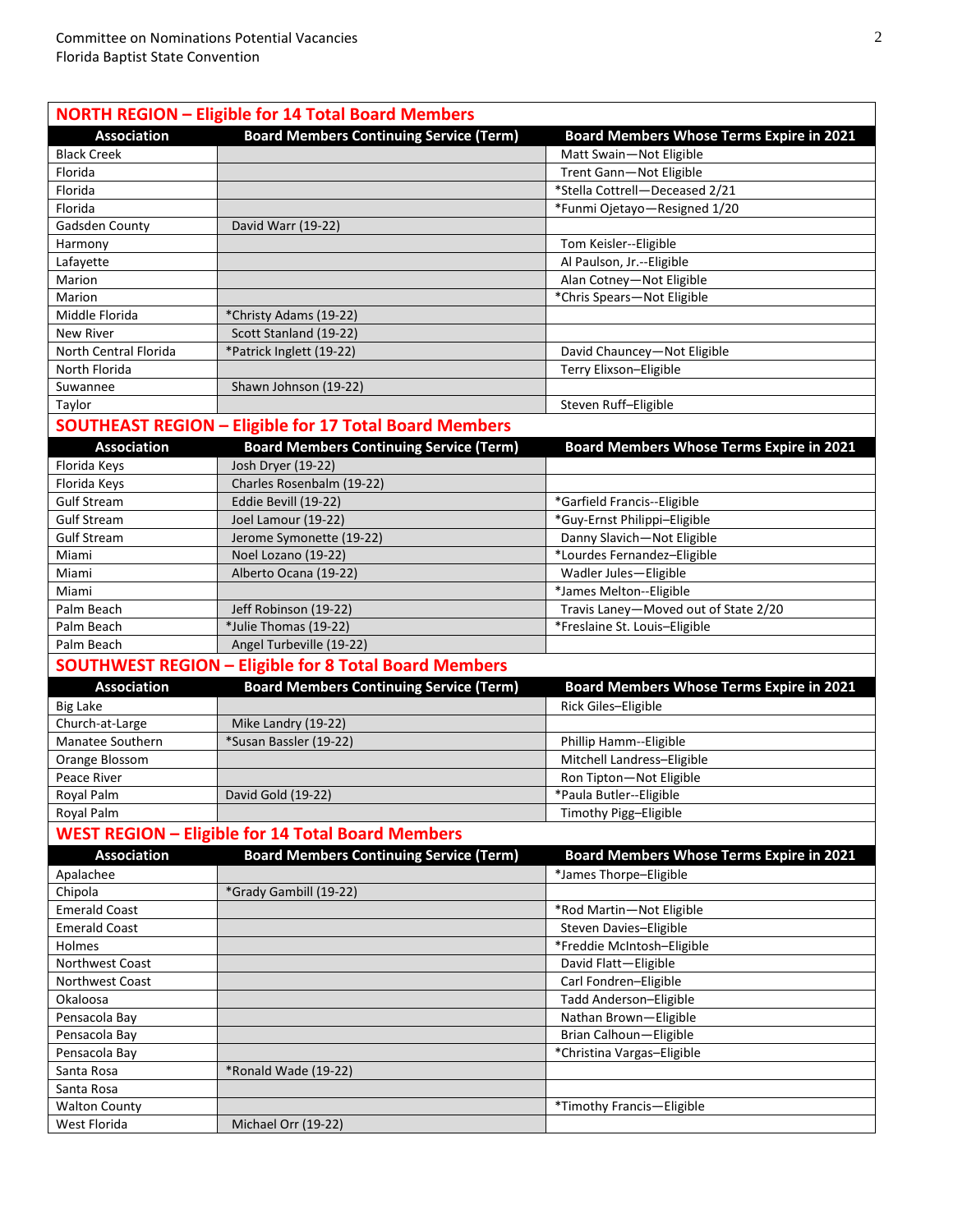| <b>COMMITTEE ON ORDER OF BUSINESS</b>                                                                     |                                                                                                                                                                                                                       |  |  |
|-----------------------------------------------------------------------------------------------------------|-----------------------------------------------------------------------------------------------------------------------------------------------------------------------------------------------------------------------|--|--|
| (9 Members)                                                                                               |                                                                                                                                                                                                                       |  |  |
| Members Continuing Service (Term) – 3 Members<br>Members Whose Terms Expire in 2021 - 6 Vacancies         |                                                                                                                                                                                                                       |  |  |
| Pablito Lucas, Lakeland (19-22)<br>Jonathan Russell, Milton (19-22)<br>Eric Stitts, Daytona Beach (19-22) | Eligible for re-election (1)<br>Janey Frost, Pensacola<br>Not eligible (5)<br>Daniel Dieg, New Smyrna Beach<br>Dan Glenn, DeLand<br>Kevin Mays, Land O'Lakes<br>James Ross, Niceville<br>Richard Stewart, Tallahassee |  |  |

| <b>FLORIDA BAPTIST CHILDRENS HOMES</b>                                                                                                                                                                                                                |                                                                                                                                                                                                                                                                                                                                                                                                                                                                                                                                                                                      |  |  |
|-------------------------------------------------------------------------------------------------------------------------------------------------------------------------------------------------------------------------------------------------------|--------------------------------------------------------------------------------------------------------------------------------------------------------------------------------------------------------------------------------------------------------------------------------------------------------------------------------------------------------------------------------------------------------------------------------------------------------------------------------------------------------------------------------------------------------------------------------------|--|--|
| (24 Trustees)<br>Trustees Continuing Service (Term) - 7 Trustees<br>Trustees Whose Terms Expire in 2021 - 17 Vacancies                                                                                                                                |                                                                                                                                                                                                                                                                                                                                                                                                                                                                                                                                                                                      |  |  |
| Jose Abella, Miami (19-22)<br>*Monique Cummings, Carol City (19-22)<br>Lanelle Pickett, Bartow (19-22)<br>*Melody Scott, Live Oak (19-22)<br>*Anna Shanks, Largo (19-22)<br>*Daniel Walker, Plant City (19-22)<br>*Stephanie White, Pensacola (19-22) | <b>Eligible for re-election (12)</b><br>Kevin Ahrens, Lake Josephine<br>*Patricia Davis, Lake City<br>William Hild, Sarasota<br>Spike Hogan, Jacksonville<br>*Sheri Jamieson, Mt. Dora<br>*Susan Krause, Wauchula<br>*Sherri Martin, Niceville<br>*Robert McNorton, Pensacola<br>Sam Rainer, Bradenton<br>*Diane Strack, Orlando<br>Ken Whitten, Lutz<br>*Kim Wilbanks, Lakeland<br>Not eligible (5)<br>Cliff Lea, Leesburg<br>*Ron Locke, Gainesville<br>Philip Nation, Bradenton (moved out of state)<br>*Janet Wicker, Naples (moved out of state)<br>*David Wilkins, Tallahassee |  |  |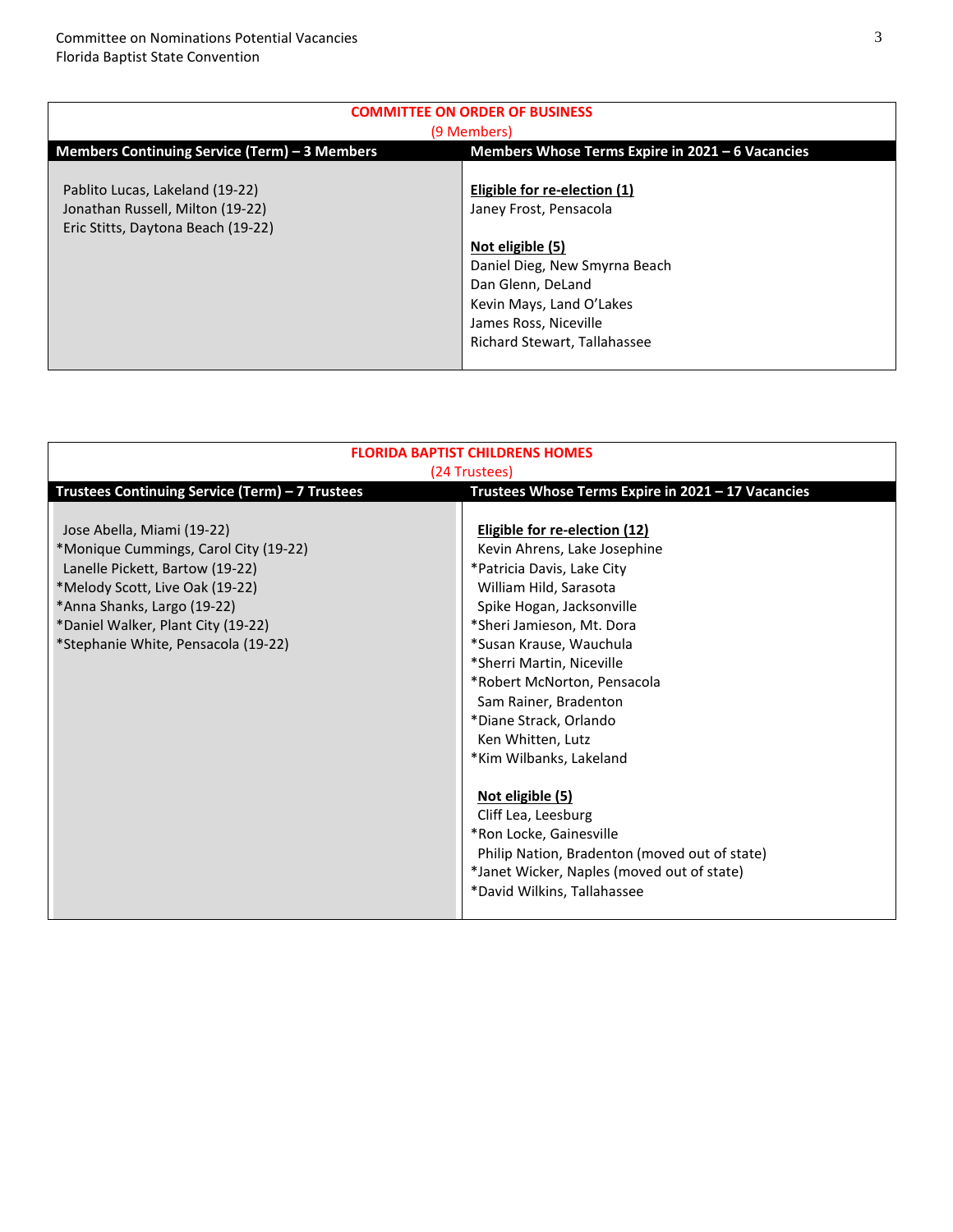| <b>FLORIDA BAPTIST FINANCIAL SERVICES</b>                                                                |                                          |  |  |  |
|----------------------------------------------------------------------------------------------------------|------------------------------------------|--|--|--|
| (*16 Directors)                                                                                          |                                          |  |  |  |
| *Total Directors may not be less than 12 or more than 30                                                 |                                          |  |  |  |
| Directors Continuing Service (Term) - 5 Directors<br>Directors Whose Terms Expire in 2021 - 11 Vacancies |                                          |  |  |  |
|                                                                                                          |                                          |  |  |  |
| *William Bartlett, Okeechobee (19-22)                                                                    | Eligible for re-election (9)             |  |  |  |
| *Robert Bray, Port Charlotte (19-22)                                                                     | *Linda Anderson, Jacksonville            |  |  |  |
| Albert Byrd, Jacksonville (19-22)                                                                        | *John Clifford Huxford, Miami            |  |  |  |
| *Robert Gramley, DeFuniak Springs (19-22)                                                                | *Niel Hampton, Callahan                  |  |  |  |
| Archie Jackson, Green Cove Springs (19-22)                                                               | Gary Linton, Tallahassee                 |  |  |  |
|                                                                                                          | *Nayra Montenez, Oviedo                  |  |  |  |
|                                                                                                          | Steve Sweitzer, Live Oak                 |  |  |  |
|                                                                                                          | *Nita Waugh, Jacksonville                |  |  |  |
|                                                                                                          | Lester Wilkinson, Daytona Beach          |  |  |  |
|                                                                                                          | *Richard Young, Jasper                   |  |  |  |
|                                                                                                          |                                          |  |  |  |
|                                                                                                          | Not eligible (7)                         |  |  |  |
|                                                                                                          | *John Bozard, Orlando                    |  |  |  |
|                                                                                                          | Clell Coleman, Davie (resigned)          |  |  |  |
|                                                                                                          | Donald Cooley, Jacksonville (resigned)   |  |  |  |
|                                                                                                          | Rudie Guta, Panama City Beach (resigned) |  |  |  |
|                                                                                                          | *Perry Hodges, Davie                     |  |  |  |
|                                                                                                          | *Timothy Russell, Lake City (resigned)   |  |  |  |
|                                                                                                          | Harvey Webb, Vero Beach                  |  |  |  |
|                                                                                                          |                                          |  |  |  |

| THE BAPTIST COLLEGE OF FLORIDA<br>(25 Trustees)                                                                                                                                                                                                                                                             |                                                                                                                                                                                                                                                                                                                                                                                                                                                                                                                                            |  |  |
|-------------------------------------------------------------------------------------------------------------------------------------------------------------------------------------------------------------------------------------------------------------------------------------------------------------|--------------------------------------------------------------------------------------------------------------------------------------------------------------------------------------------------------------------------------------------------------------------------------------------------------------------------------------------------------------------------------------------------------------------------------------------------------------------------------------------------------------------------------------------|--|--|
| Trustees Continuing Service (Term) - 8 Trustees<br>Trustees Whose Terms Expire in 2021 - 17 Vacancies                                                                                                                                                                                                       |                                                                                                                                                                                                                                                                                                                                                                                                                                                                                                                                            |  |  |
| Chris Coram, Jacksonville (19-22)<br>*Al Guettler, Chipley (19-22)<br>*Dianne Lovett, Mt. Dora (19-22)<br>Timothy Maynard, Jacksonville (19-22)<br>*Douglas Nellums, Pensacola (19-22)<br>*Marvin Pittman, Bartow (19-22)<br>Timothy Williams, Winter Haven (19-22)<br>Richard Williamson, Lakeland (19-22) | <b>Eligible for re-election (14)</b><br>Joe Butler, Wauchula<br>Calvin Carr, Gainesville<br>Shelley Chandler, Bonifay<br>Craig Connor, Panama City<br>Otto Fernandez, Miami<br>*Ronald Gainey, Baldwin<br>*Daniel Hewett, Marianna<br>Michael Kennedy, Parrish<br>*Mark Mercer, Panama City<br>*R.C. Mills, Jacksonville<br>*Kathy Pickett, Lakeland<br>Jeffery Stading, Perry<br>Mike Tatem, Lake City<br>Heath Woolman, Kissimmee<br>Not eligible (3)<br>Ron Burks, Bartow<br>*Dan Mauldin, Alachua<br>Ronny Raines (moved out of state) |  |  |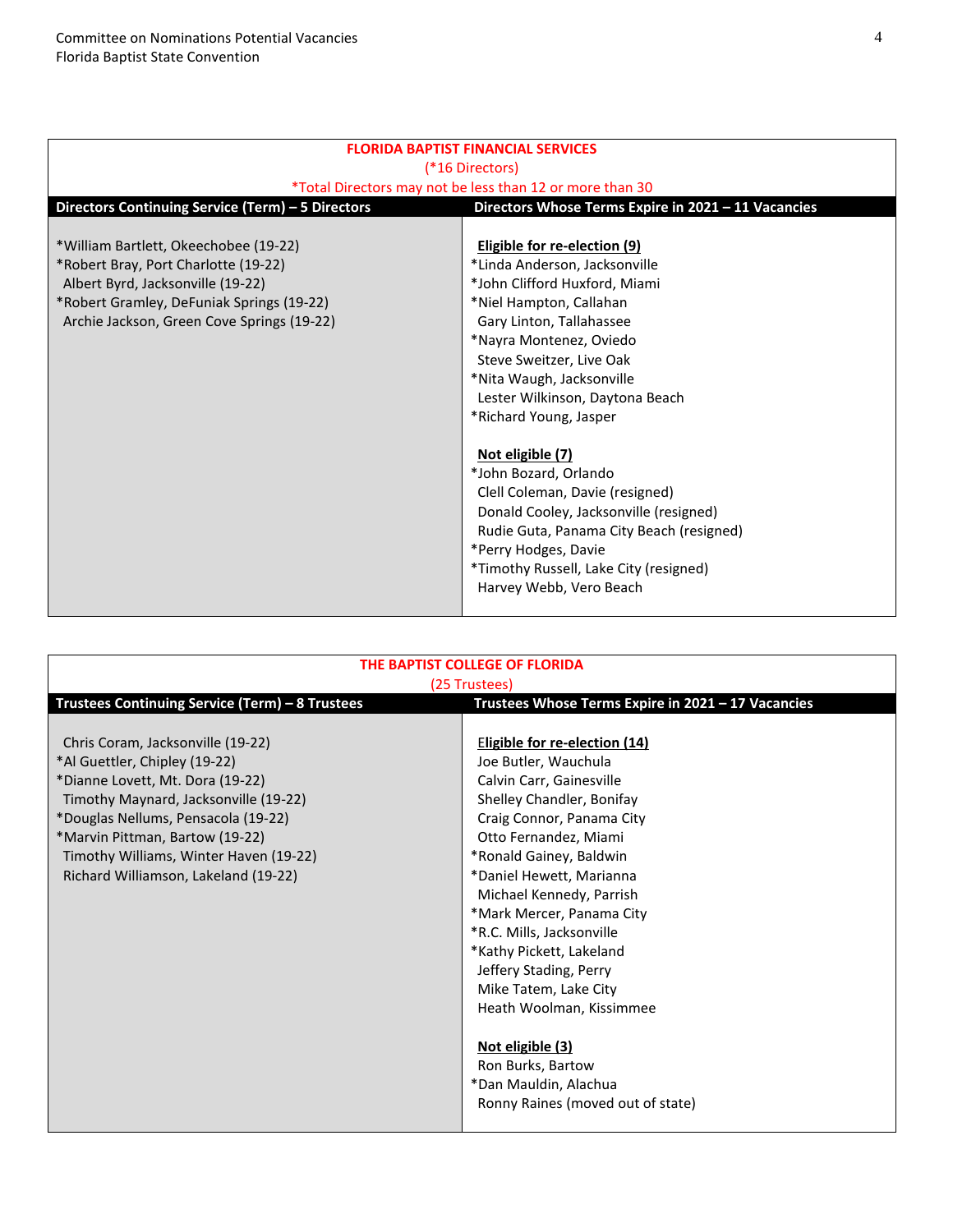| LAKE YALE BAPTIST CONFERENCE CENTER                                                                  |                                                                                                                                                                                                              |  |  |
|------------------------------------------------------------------------------------------------------|--------------------------------------------------------------------------------------------------------------------------------------------------------------------------------------------------------------|--|--|
| (9 Trustees)                                                                                         |                                                                                                                                                                                                              |  |  |
| Trustees Continuing Service (Term) – 3 Trustees<br>Trustees Whose Terms Expire in 2021 - 6 Vacancies |                                                                                                                                                                                                              |  |  |
| Mike Ballard, Apopka (19-22)<br>*Marlene Dordoye, Homestead (19-22)<br>Donna Perman, Eustis (19-22)  | Eligible for re-election (6)<br>*Eric Blamick, Eustis<br>David Burton, Middleburg<br>*Joel Griffing, Howey-in-the-Hills<br>*Kent Merrill, Umatilla<br>Donald Miller, Tavares<br>*Alberto Ocana, Jr., Hialeah |  |  |

| <b>COMMITTEE ON CREDENTIALS</b>                                                                                                                                                                                                                                 |                                                                                                                                                          |  |  |
|-----------------------------------------------------------------------------------------------------------------------------------------------------------------------------------------------------------------------------------------------------------------|----------------------------------------------------------------------------------------------------------------------------------------------------------|--|--|
| (7 Members - appointed annually by the Committee on Nominations)                                                                                                                                                                                                |                                                                                                                                                          |  |  |
| <b>Members Who Served in November 2019</b><br>(previous concurrent service noted in parenthesis)<br>*There was no Committee on Credentials in 2020                                                                                                              | Service does not carry over from year-to-year. Members are appointed<br>annually and must plan to attend the annual meeting of the Florida               |  |  |
| Scott Douglas, Parrish (Chair-2019, VC-2018)<br>Steve Loy, Port Orange (VC-2019, 2018)<br>Stephen Ahrens, Sebring (2019)<br>Tom Bryant, Sarasota (2019)<br>Kevin Goza, Apopka (2019)<br>Steven Harness, Winter Haven (2019)<br>Ken Parker, Daytona Beach (2019) | Baptist State Convention when accepting the appointment. A person<br>may serve on both an elected board or committee and on this appointed<br>committee. |  |  |